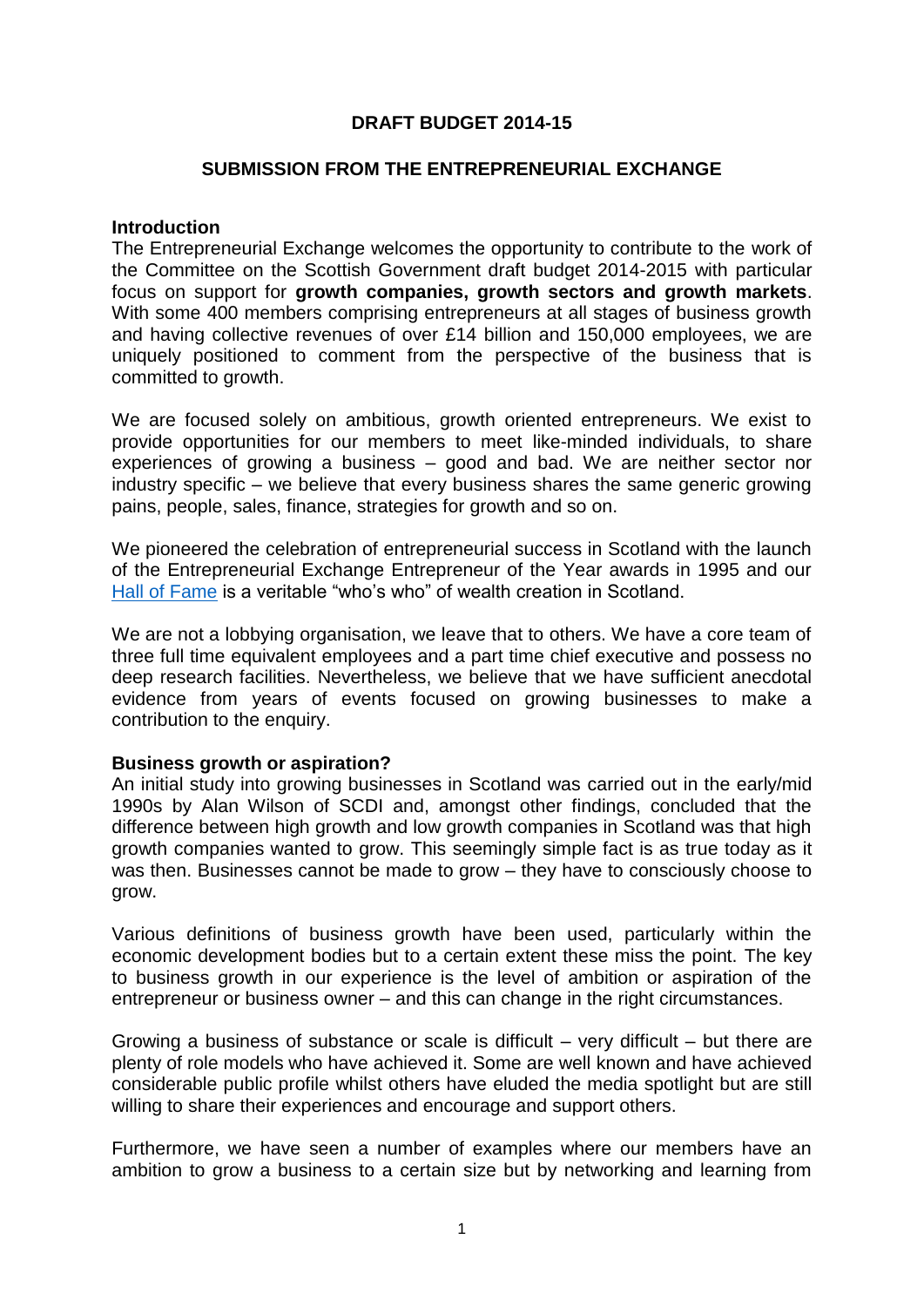those who have built businesses of scale have changed their aspirations substantially. Perhaps it is a matter of confidence, perhaps something else but it can have a dramatic effect on the prospects for their businesses and the wider economy.

## **Where is business growth coming from in Scotland?**

We believe that over the last decade the environment for business growth in Scotland has improved immeasurably, notwithstanding challenging economic conditions. Success is lauded, not frowned upon. Honest failure is something to be tolerated and learned from. The media in Scotland has played its part in this but from time to time reverts to sensationalist reporting, mainly with reference to the remuneration of business owners, who seem to be vilified for extracting some of the rewards of their hard work.

Nevertheless, we have come a long way and there is much to take pride in, but it is now time to raise the game. So who are the new wealth creators – the individuals and their organisations that should be the focus of an economic development strategy with growth companies, growth sectors and growth markets at its heart.

They will not be found in the massed ranks of new starts. Relatively few entrepreneurs have the ambition and mind-set to grow a business of substance and fewer still have the opportunity to dominate their market.

We believe that there are, broadly speaking, two potential sources of business growth – technology companies and non-technology companies.

#### *Technology companies*

The attraction of encouraging growth oriented technology companies in Scotland is well understood with much of the infrastructure in place to support growth.

However, there have been few success stories so far. It would appear that this is a long term game taking 10 years at least and in relative terms creates fewer jobs, albeit of high value. The reality is that the successful technology company will probably not reach its full potential and be subject to a trade sale. Why is this?

Often the technology company is no more than a product looking for a marketplace with insufficient management talent. Sales traction is hard to achieve and companies spend too much time in the funding pipeline, seeking investment on a sustained basis from the business angel and venture capital communities.

In the absence of a pipeline of successful listed technology companies, such as Optos and Wolfson, media commentary has often focused on the sell-out, from OWL and Spider to Atlantech, Award, MTEM and Voxar. We do not believe that these examples necessarily demonstrate a lack of ambition; rather they reflect a certain pragmatism when faced with the reality of growing a global sales operation from a Scottish base against the might of a well-funded international competitor.

The significant advantage that the successful exit can bring is an increase in the experience base – at executive and non-executive level – that can be applied to the next generation of technology companies. The impact that the individuals that started and grew the aforementioned companies have had on Scottish technology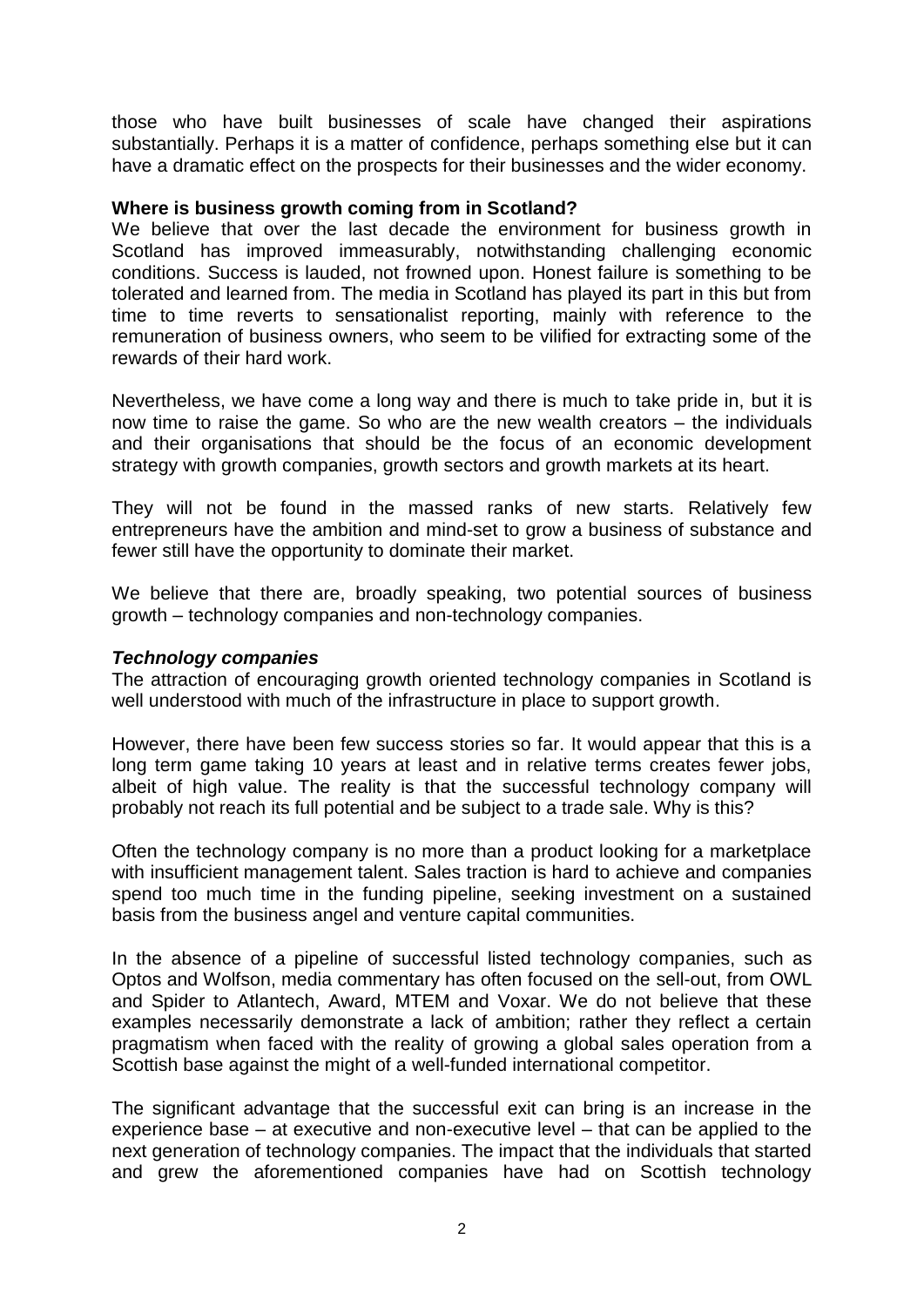companies and on government policy should not be underestimated. Their time and wealth has been leveraged to great effect – but we need more. The strength of Silicon Valley, Route 128 in Boston and in the UK, Cambridge, is their critical mass of technology companies – large and small - which allows for the transfer of management talent and the attraction of competition in the venture capital markets. Scotland is not there yet.

What Scotland does have is many of the building blocks – the infrastructure referred to above – and what is needed now is a concerted effort to attract the necessary management talent (particularly in sales) to make the most of the opportunities that are emerging. There are some signs of this happening (this area is one of the areas of focus of the current MIT REAP work) but increased momentum is required. Similarly, in the absence of a competitive venture capital market in Scotland, the business angel community (with the support of Scottish Investment Bank) has filled a gap and now provides the necessary access to funding for the growing technology company. However, there is increasing evidence of a significant disconnect in the funding journey of a high growth technology company with tensions between angel investors and venture capitalists perhaps limiting the ability of companies to grow and leading to exits at too early a stage. Both the MIT REAP team and the Royal Society of Edinburgh are examining this issue at present.

### *Non -technology companies*

Turning to non-technology companies we face a completely different set of issues and our comments are based on observation and experience of the Exchange membership.

Here we are describing existing (not new start) companies who have successfully moved past survival and have been trading for a number of years with a solid management team in place. Such a business is less likely to be unique, will have its customer base closer to home with limited international potential, but is probably a reasonably significant local employer. In all likelihood the sales skills are already there but after a number of years of moderate growth the company has stabilised. However, there is the opportunity to use this solid platform to build the business and provide significant employment potential.

Scotland has many such companies if the Insider 500 and Insider Enterprise 250 lists are anything to go by. However, the growth rates of these companies seem relatively weak, particularly outwith oil and gas sector. As ever, there are notable exceptions such as Alexander Dennis, John Wood Group, Clyde Blowers, City Refrigeration, Simon Howie Foods, National Tyres and Scott Timber but why are there not more?

In a successful business there is perhaps an element of becoming too comfortable and after years of hard work and risk taking it is not unreasonable that the founders take some time to enjoy the fruits of their labour. How can these businesses be encouraged to start taking risks again and to go for growth? Even if the owner can be persuaded to put the hours back in why would they risk the wealth that has been created in the business? Can it be protected or perhaps partially extracted to avoid "betting the ranch" on this new growth strategy?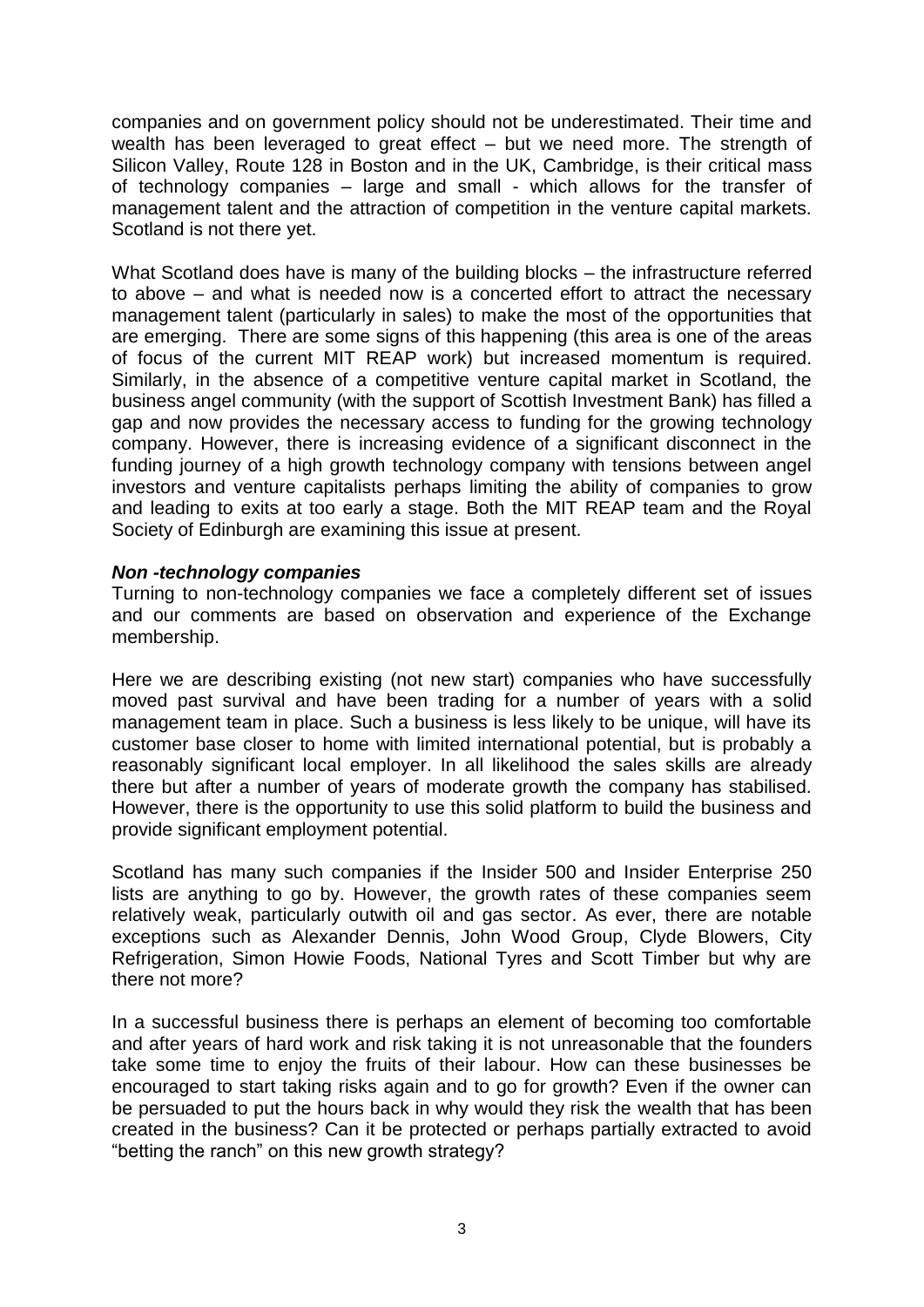Even if these very personal issues can be resolved how realistic is it to expect the current management team to be able to tackle the new challenges facing them?

Typical constraints include:

- Scalability of service vs product (esp business services)
- Lack of experience in building the brand
- Lack of experience in multi-site operations
- Lack of experience in making acquisitions
- Lack of international ambition and experience

Additionally, financing a growth strategy is likely to require development capital but this often means planning for an exit to provide the investor their required return which might undermine the gains for the economy of Scotland.

Once again however there are role models in Scotland who can inspire others and help them overcome these challenges.

# **So what?**

The reason for providing some detail on the realities of growth is that there needs to be much more honesty about the make-up of the business base in Scotland and therefore where scarce resources should be directed to give Scotland the best return on its investment in the economy.

The term SME is so broad as to be meaningless and it is therefore difficult not only to focus actions to support growth but to measure the impact of those actions. More detailed analysis of the business base in Scotland has been carried out by both Scottish Enterprise as part of its own business planning and the Secretary of State for Scotland's Business Base Scotland Group. Both analyses highlight the relatively small number of growth companies in Scotland.



Source: Scottish Enterprise Business Plan 2013-16 Stakeholder Presentation The chart above states: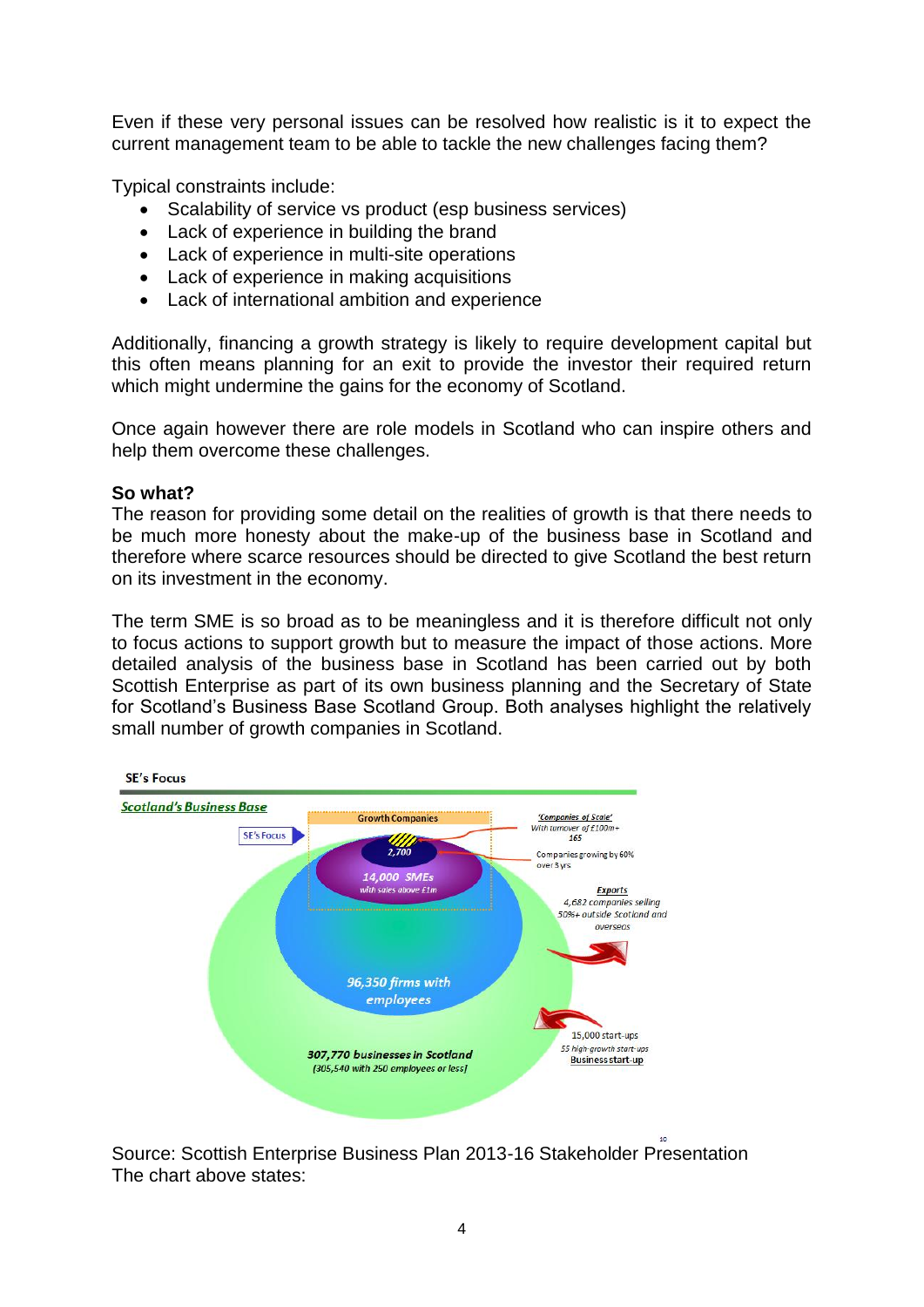- 307,770 businesses in Scotland, 305,540 with 250 employees or less
- 96,350 firms with employees
- 14,000 SMEs with sales above £1 million
- 2,700 companies growing by 60% over 3 years
- 165 companies of scale with turnover of £100 million plus
- 4,682 companies selling 50% plus outside Scotland and overseas
- 15,000 business start-ups with 55 high-growth start-ups

| <b>From Seed</b><br>(Idea) to Start-<br>up                              | Start-up, initial<br>trading and<br>early growth                                                                                                                                                                                                                                                                                            | Established -<br>seeking<br>expansion                                                                                                                                                                                                | Maturity<br>(new<br>opportunities or<br>exit)                                        |
|-------------------------------------------------------------------------|---------------------------------------------------------------------------------------------------------------------------------------------------------------------------------------------------------------------------------------------------------------------------------------------------------------------------------------------|--------------------------------------------------------------------------------------------------------------------------------------------------------------------------------------------------------------------------------------|--------------------------------------------------------------------------------------|
| • Approximately<br>15,500 start-ups pa<br>(11,000 VAT<br>registrations) | • Out of the 15,500<br>start ups,<br>approximately 55<br>firms (0.3%) will<br>grow to 15+ staff<br>after 3 years<br>• The rest of this stock<br>of this sector can<br>approximately be<br>broken down as<br>follows<br>• 210,000 firms with<br>no employees<br>• 76,000 businesses<br>with 1-9 employees<br>• 14,000 with 10-49<br>employee | • 6,500 SMEs have<br>aspirations to grow<br>significantly<br>$\cdot$ 3,200 growing<br>companies with<br>turnover growth to<br>£1m over 3 years<br>• 1,500 High growth<br>companies with<br>turnover growing by<br>20% pa for 3 years | • 2,250 companies<br>with 250+ employees<br>• 170 firms with a<br>turnover of £100m+ |

#### The Business Base in Scotland

Source: Scotland Office Business Base Scotland Group The above chart states:

- approximately 15,500 business start-ups with 11,000 VAT registrations
- $\bullet$  out of the 15,500 start-ups approximately 55 firms (0.3%) will grow to 15 plus staff after 3 years. The remainder is broken down: 210,000 firms with no employees; 76,000 businesses with 1-9 employees; 14,000 with 10-49 employees
- 6,500 SMEs have aspirations to grow significantly
- 3,200 growing companies with turnover growth to £1 million over 3 years
- 1,500 high growth companies with turnover growing by 20% per annum for 3 years
- 2,550 companies with 250 plus employees
- 170 firms with a turnover of £100 million plus

As noted above the issues facing growing companies are well established and our experience is that economic development support from Scottish Enterprise, Highlands and Islands Enterprise and Business Gateway has been very effectively refined to address these issues. This is of course subject to being "inside the system" and being account managed but again the processes of each of the organisations have been improved to identify the ambitious high growth or high growth potential business.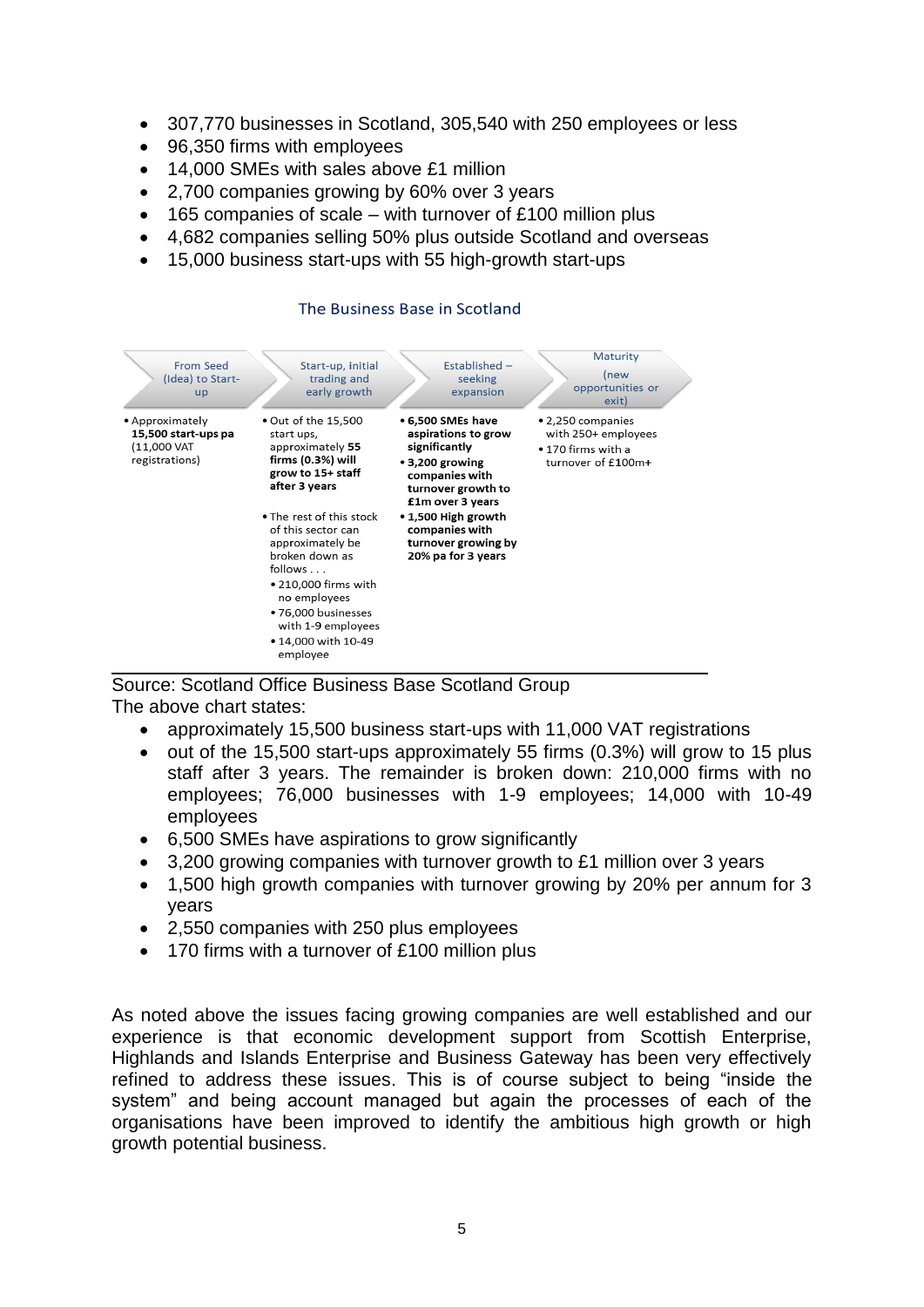### **Access to finance**

One significant area which is common to both technology and non-technology growth companies is **access to finance** and this is the one area we would like to discuss with the committee during this process. Unless ferociously well managed in terms of working capital so that growth is self-funded, every growth business will require additional funding as it grows and there needs to be a good supply of relevant sources of funding to help these businesses.

In your call for evidence you presented the following:

# **EET areas of interest**

Access to finance, particularly for SMEs

# **Relevant Purpose Targets**

Economic growth: To raise the GDP growth rate to the UK level by 2011 Economic growth: To match the GDP growth rate of the small independent EU countries by 2017

### **Relevant National Indicators**

Increase the number of businesses Increase exports

Our first comment is that the reference to SMEs requires to be refined. The latest research contained in the report [SME Access to Finance 2012 –](http://www.google.co.uk/url?sa=t&rct=j&q=&esrc=s&source=web&cd=1&ved=0CDEQFjAA&url=http%3A%2F%2Fwww.scotland.gov.uk%2FResource%2F0039%2F00396501.pdf&ei=dpcdUoXhCuTA0QXg0oGQBA&usg=AFQjCNGcQScZj-K_ID9YinWEv6vLFpmK7Q&sig2=1Sfv0zfESc1824-T4Or65Q&bvm=bv.51156542,d.d2k&cad=rja) Scottish [Government](http://www.google.co.uk/url?sa=t&rct=j&q=&esrc=s&source=web&cd=1&ved=0CDEQFjAA&url=http%3A%2F%2Fwww.scotland.gov.uk%2FResource%2F0039%2F00396501.pdf&ei=dpcdUoXhCuTA0QXg0oGQBA&usg=AFQjCNGcQScZj-K_ID9YinWEv6vLFpmK7Q&sig2=1Sfv0zfESc1824-T4Or65Q&bvm=bv.51156542,d.d2k&cad=rja) clearly distinguishes between the demand for finance from micro businesses and those employing more than 10. There appears to be little evidence that the micro businesses of Scotland (the overwhelming majority of the business base) want to grow and it is therefore not surprising that there is a relative lack of demand. The analysis needs to be focused on the narrower group of growth businesses and drilled down to the demand/supply of specific types of growth finance. As an example, we are surprised that since the launch of the [Scottish Loan](http://www.scottish-enterprise.com/fund-your-business/scottish-investment-bank/scottish-loan-fund.aspx)  [Fund](http://www.scottish-enterprise.com/fund-your-business/scottish-investment-bank/scottish-loan-fund.aspx) in February 2011 until 31 March 2013 there were only ten deals totalling £18 million from a total fund size of £113 million (£55 million coming from Scottish Investment Bank). Is there no demand or is there an issue with the product?

A second comment in relation to the table is that the relevant national indicator is likewise too broad. Simply increasing the number of businesses who do not then grow will not substantially alter the economic growth rate. We would recommend that this level of analysis is again deepened to segment and measure the performance of growth businesses, perhaps split between knowledge based/technology growth companies and non-technology companies. We are certain this level of granularity at the firm level is already being measured by the economic development bodies.

The ongoing Scotland Office Business Base Scotland Group work on Access to Finance and the Business Growth Journey is attempting to map out the funding landscape in Scotland and the UK as a whole and is feeding into the Finance Hub as part of the Scottish Business Portal. In addition the MIT REAP work is also looking at access to finance and we would recommend that EETC ensures that there is close collaboration between each of these working groups and that there is a single